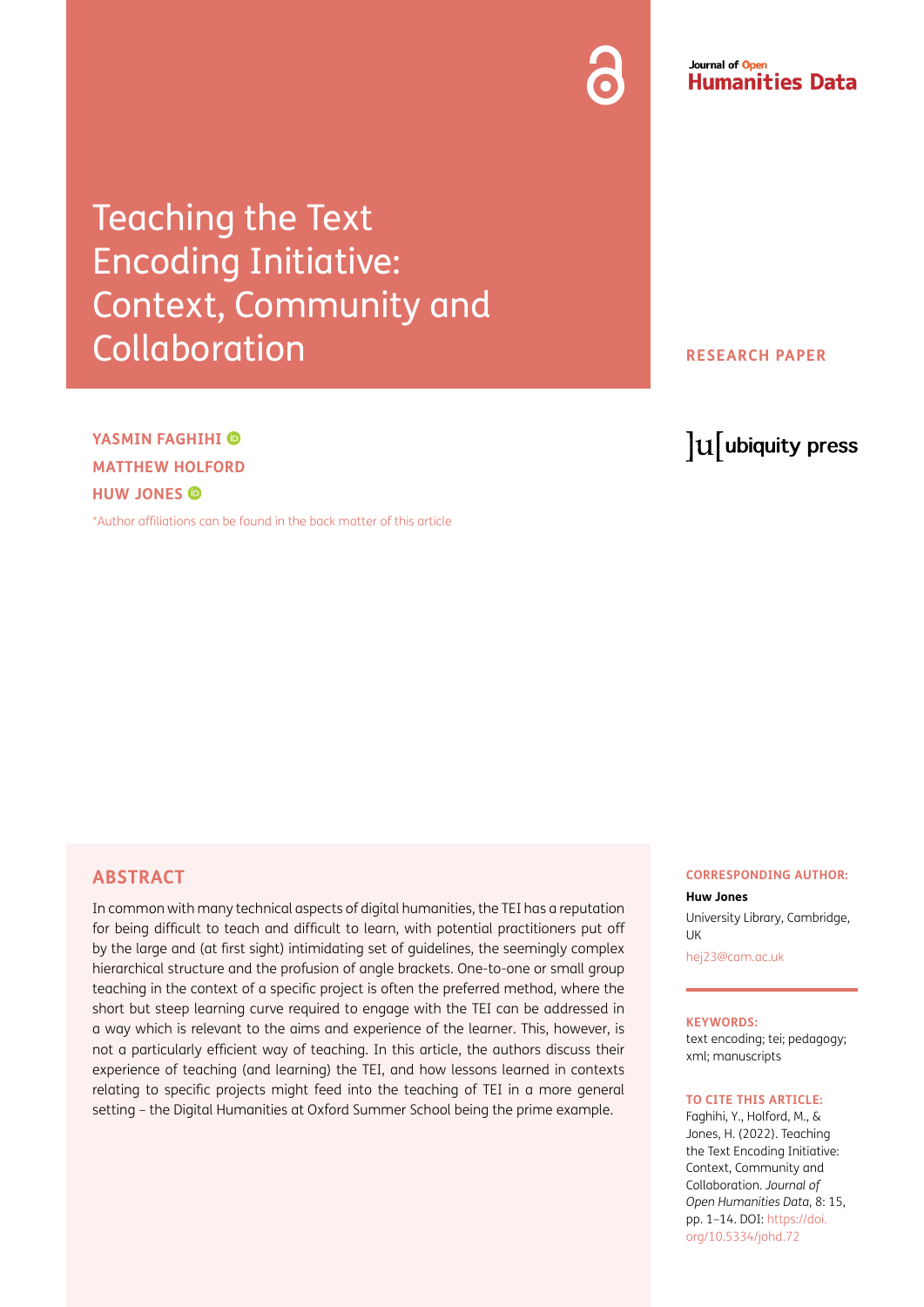#### **INTRODUCTION**

The Text Encoding Initiative (TEI) is, according to its own homepage, 'a consortium which collectively develops and maintains a standard for the representation of texts in digital form'. It has been a major driver for and influence on text-based digital humanities for over thirty years, and is 'widely used by libraries, museums, publishers, and individual scholars to present texts for online research, teaching, and preservation' (ibid.). In common with many technical aspects of digital humanities, the TEI has a reputation for being difficult to teach and difficult to learn, with potential practitioners put off by the large and (at first sight) intimidating set of guidelines, the seemingly complex hierarchical structure and the profusion of angle brackets. One-to-one or small group teaching in the context of a specific project is often the preferred method, where the short but steep learning curve required to engage with the TEI can be addressed in a way which is relevant to the aims and experience of the learner. This, however, is not a particularly efficient way of teaching.

The most visible part of the TEI are the guidelines but, as James Cummings points out, the TEI is at heart 'a community of users and volunteers that produces a freely available manual of regularly maintained and updated recommendations for encoding digital text' [\(Cummings,](#page-12-1)  [2019a](#page-12-1)). Even at a comparatively early stage in its history, Elli Mylonas and Allen Renear argued that the TEI's dual functions as an interchange format and data description language 'pale before' its role as a research community – whose subject matter is no less than what is stated in the following sentence:

'textual communication, with the principal goal of improving our general theoretical understanding of textual representation, and the auxiliary practical goal of using that improved understanding to develop methods, tools, and techniques that will be valuable to other fields and will support practical applications in publishing, archives, and libraries' ([Mylonas & Renear, 1999\)](#page-13-0).

To this, we might add that TEI is 'an analytical framework for deep reading'. Certainly, our experience of teaching the TEI is that it is something to engage with rather than 'learn' and that the 'something' is not just the practice of encoding with TEI, or even the current community of users of and contributors to the TEI, but also those that have gone before them. Cummings again: 'it formalizes a history of the community's concerns for textual distinctions and exemplifies understandings of how to encode them and how these have developed over its existence; it acts as a slowly developing consensus-based method of structuring those distinctions' ([Cummings, 2019a\)](#page-12-1). If you were to write a history of text-based digital humanities in the late 20th and early 21st centuries, the TEI guidelines would be a good place to start.

Twelve years ago, an article was published which highlighted some of the problems encountered in teaching the TEI (Terras et al[., 2009](#page-13-1)) – the extensive and general nature of the quidelines, the broad range of uses and users, and the sometimes difficult connection between the theory of TEI (and text encoding) and how it operates in a project or institution. The authors proposed a series of online learning resources that would teach the TEI by example – in the context of specific fields or activities[.1](#page-1-0) Susanna Allés-Torrent and Gimena del Rio Riande have gone on to point out that in addition to the specific requirements of projects and materials, TEI teaching and learning is also affected by different cultural and linguistic contexts (Allés-Torrent & Riande, 2019). It seems that when teaching the TEI, context is everything, which poses particular challenges for the 'general' TEI course, online or in person.

<span id="page-1-0"></span>The writers of this present article have been teaching the TEI in a variety of contexts for the past 12 years – both in relation to specific projects or sets of material (the [FIHRIST Catalogue](#page-13-2)  [of Islamicate Manuscripts,](#page-13-2) [Medieval Manuscripts in Oxford Libraries](#page-13-3), Cambridge Digital Library) and in a more general setting – the Digital Humanities at Oxford Summer School being the prime example. In this article, we will use four case studies to talk about our experience of teaching the TEI. We will then outline some general conclusions on what it means to teach the TEI and discuss how some aspects of teaching in a specific learning environment might feed into the teaching of the TEI in a more general context.

Faghihi et al. **2** *Journal of Open Humanities Data* DOI: 10.5334/johd.72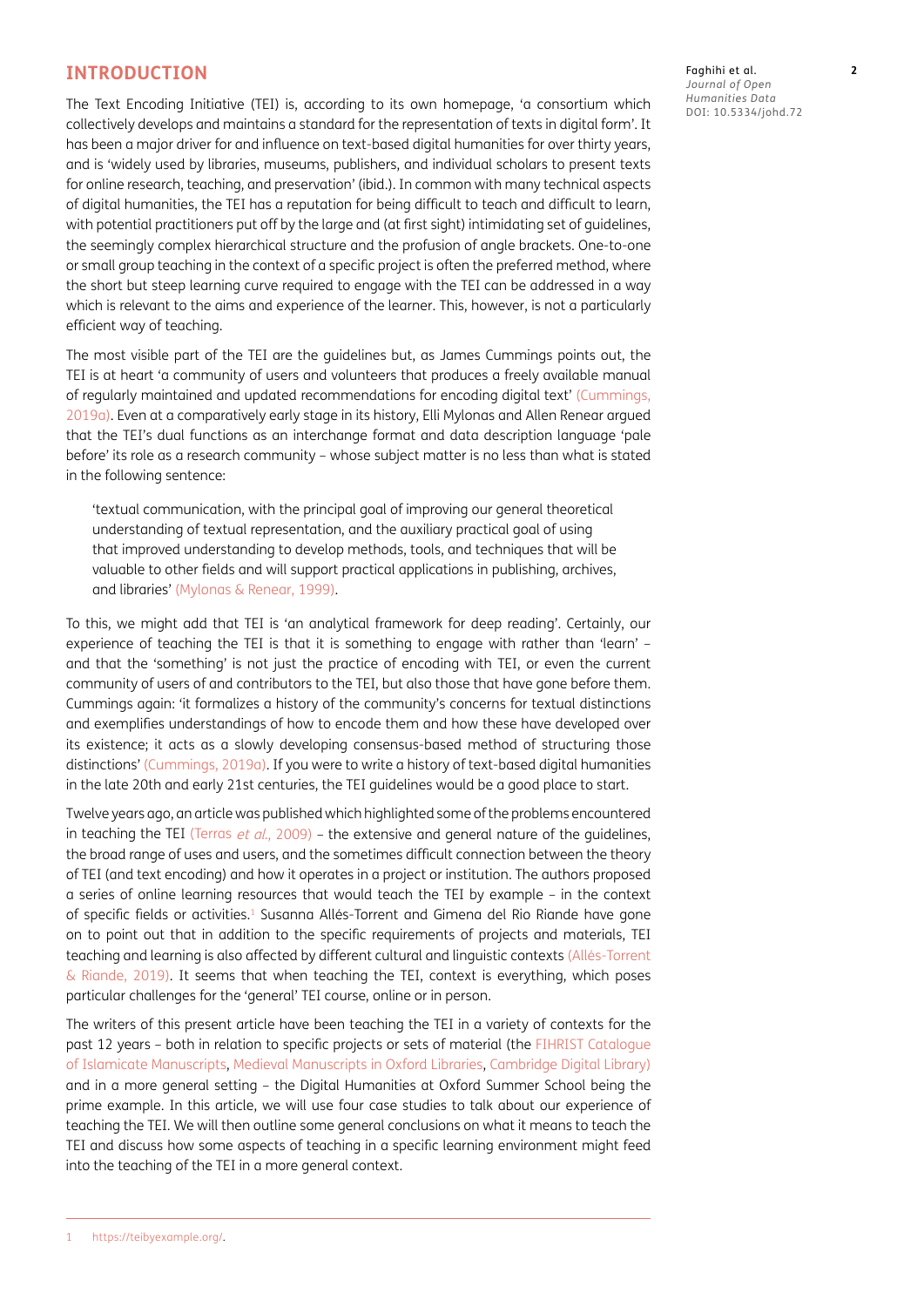#### **CASE STUDIES**

#### **1. MANUSCRIPT DESCRIPTION AND FIHRIST**

FIHRIST is a union catalogue incorporating descriptive manuscript data from nineteen institutions in the UK and Ireland.<sup>2</sup> It uses TEI as its data format, with descriptions created by contributing institutions either as part of projects or on an ongoing basis. Having begun in 2009 as the *Oxford and Cambridge Online Islamic Manuscript Catalogue*, an online catalogue for Arabic and Persian manuscripts held at the Bodleian and Cambridge University Library, it secured further funding in 2011 to broaden its scope and become a union catalogue for manuscripts from the Islamicate world. The name 'Fihrist' simply means 'catalogue' in Arabic, Persian and Turkish and was inspired by the famous 10th-century work by *Ibn al-Nadim*, the *Kitab al-Fihrist*. Countless specialised studies have used the FIHRIST as a source of data. Because it includes the titles of a large number of works that are no longer extant, as well as biographical information on little-known early authors, it throws light on otherwise obscure facets of mediaeval Islamic intellectual history in many fields [\(Stewart, 2007\)](#page-13-4). Moreover, *al-Nadim's Fihrist* presents a complex structure of organising information, which requires a non-linear, (i.e. not exclusively chronological) reading of the work. By embedding gaps, he introduces the idea of an eternal work in progress. Our aspiration when creating FIHRIST was to include descriptions of all manuscripts held in the British Isles belonging to the widely defined Near and Middle East, Africa and the various parts of Asia which relate to Islamic and Eastern Christian cultures by language and script. By implementing a detailed data-model and encoding standard, we envisaged the potential of working with the data on various levels beyond discovery and access. The technical infrastructure is maintained by the Bodleian Libraries in Oxford, and the Editor Yasmin Faghihi, at Cambridge University Library, directs work on the content. Oversight is provided by a board whose remit includes advice and training on the creation of TEI descriptions. A fundamental aspect of teaching the TEI for FIHRIST is the fact that it is a work in progress, both in terms of the scope of the content and the nature of the descriptions themselves, which evolve in response to new research approaches and new materials.

The decision to use TEI as a data format was based on a number of factors. Initially, our prime goal was to work towards a sustainable solution for creating descriptive data for manuscripts that not only facilitated access to collections, but also provided the groundwork for a digital infrastructure which would generate further research. Manuscript descriptions from this (loosely defined) corpus, had until then been locked in library card catalogues and/or out-ofprint monographs, which had been surpassed by evolving metadata standards for cataloguing other materials such as printed books and journals. The complexity of manuscripts as research objects demanded a more flexible and extensive metadata format. The focus of most online public access catalogues has been on creating machine-readable cataloguing records for standardised bibliographic descriptions including basic physical features in accordance with established cataloguing rules. Traditional manuscript catalogues on the other hand often consist of a series of paragraphs of prose, which include historical information (dates, relationships), analytical information (contents, identities of people, script styles) and structural information (such as size and material), often in no prescriptive order. While largely consistent within single catalogues, the organisation and rendering of this information varies significantly across catalogues.

The inclusion of manuscript collections into digital library catalogues had fallen into the gap that divided the text-based format of humanities research from the highly structural approach of library and information science. The evolution of Digital Humanities and the TEI, especially the introduction of the Manuscript Description module, $3$  presented a new opportunity. As a community-based and text-focused standard, TEI was the most cutting-edge metadata format for transforming primary research on manuscripts and manuscript collections into computable data without losing the integrity of its textual features. The manuscript description module (called msDesc) offers a wide range of relevant descriptor codes, which facilitate a structural approach to describing the text-bearing object in detail. These include top-level elements containing content related information, physical description, history, additional information and more, with a range of sub-elements available within each. Our decision to embed the Faghihi et al. **3** *Journal of Open Humanities Data* DOI: 10.5334/johd.72

<span id="page-2-0"></span><sup>2</sup> [https://www.fihrist.org.uk/.](https://www.fihrist.org.uk/)

<span id="page-2-1"></span><sup>3</sup> <https://tei-c.org/release/doc/tei-p5-doc/en/html/MS.html>.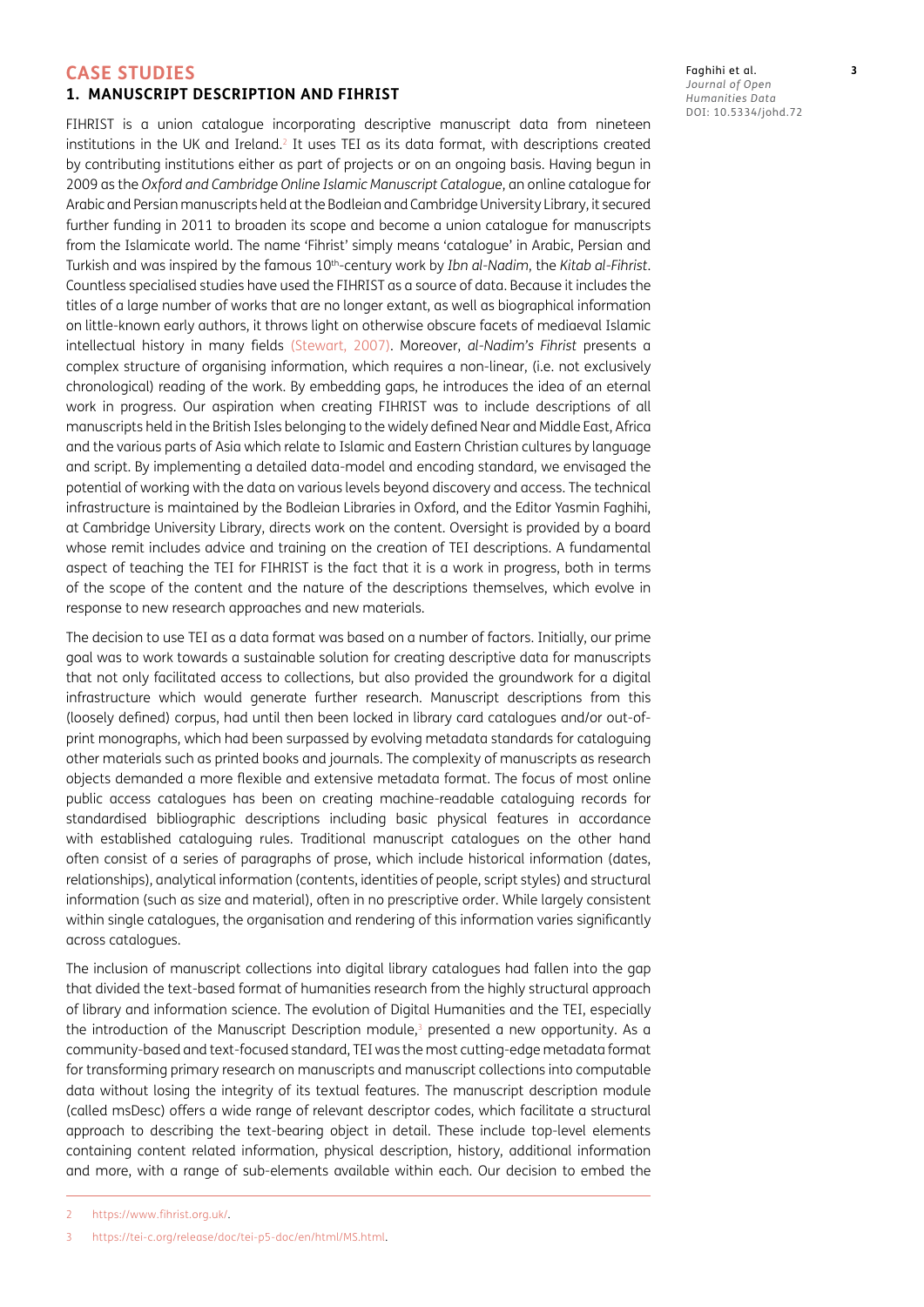msDesc element into the header rather than the body of the TEI document also opened up the inclusion of transcriptions at a later stage. The starting point for the FIHRIST data model was a schema for the description of Islamic manuscripts which had been customised from the ENRICH[4](#page-3-0) project for describing Western Medieval manuscripts [\(Pierazzo, 2010\)](#page-13-5).

Amongst the challenges of teaching text encoding for FIHRIST is a constant engagement with the TEI on three conceptual levels: data modelling to maximise the encoding of research data, the integration of existing library standards for data compatibility and export, and developing best practice for training, reuse and documentation. To meet these challenges, all manuscript descriptions in FIHRIST are created in the raw TEI/XML using the Oxygen XML Editor, which allows for direct engagement with the process of creating and modelling data. Data modelling and the development of best practice were extremely important in the initial experimentation phase, and these processes feed directly into the teaching and learning of TEI for contributors to FIHRIST.

The teaching of the TEI for FIHRIST fell into four broad stages. In the initial phase, core project members learned the TEI principles and practices at the same time as developing the data model, an iterative process which is fundamental to many TEI-using projects. At the start of the project, no examples of descriptions for Islamic manuscripts in TEI existed, so the process of learning went hand-in-hand with the process of modelling. Following a two-day general introduction to the TEI, learning was mainly autodidactic with project members exploring the guidelines alongside the manuscript data. The initial learning stage of working with XML, the Oxygen Editor and the TEI guidelines, without concrete examples for best practice, was a steep learning curve. A year later more expertise was gained when Faghihi attended the TEI strand of the Digital Humanities at Oxford Summer School, which we now convene.

As FIHRIST expanded to become a union catalogue, the demand for TEI training for contributing institutions grew. Teaching mainly occurred in one-to-one or small group settings, dealing directly with the materials at hand, and learning through project work rather than through exercises. Teaching and learning continued to go hand-in-hand with data modelling, with new materials and approaches requiring adjustments to the schema and to documentation. While time-consuming, this approach proved very effective as a learning method, allowing us to teach in a real-world context, and cementing the communal and collaborative network on which FIHRIST relies.

A third phase followed a major data-consolidation project at Oxford, when the wider infrastructure for hosting various other manuscript catalogues (including the Medieval Manuscript Catalogue) was established and improved by a generic schema for all TEI catalogues, along with a more complex and consistent approach to authority files. Data and code were now hosted on GitHub, $5$  and the editing supported by use of the GitHub client. This new phase of development was preceded by a major data clean up, correcting the many idiosyncrasies and inconsistencies generated in the initial phase and setting new parameters for improved practices. As there were now a significant number of contributors to FIHRIST, a new approach to teaching and learning was required. Training was delivered in a series of structured workshops where the creation of TEI descriptions, with a particular focus on use of the authority files (lists of standard forms for certain entities in the data such as names and works), was embedded in a complete workflow involving collaborative working with GitHub. The use of the GitHub client along with the Oxygen XML Editor for managing and committing files, and the use of GitHub functionality for raising issues and resolving conflicts were included, ensuring better transparency and improved communication. Efforts were made to consolidate training documentation and to encourage the sharing of knowledge across the network.

With most contributors now either competent TEI users or with access to support in their own institutions, current TEI support for FIHRIST mainly occurs in a more ad hoc and collaborative form – through GitHub itself and through an email list. Issues arising from new materials or new approaches to description are raised and discussed, sometimes leading to alterations to the data model and documentation and/or further enquiry on the main TEI discussion forums. Faghihi et al. **4** *Journal of Open Humanities Data* DOI: 10.5334/johd.72

<span id="page-3-1"></span><span id="page-3-0"></span><sup>4</sup> <https://digital.humanities.ox.ac.uk/project/enrich>; [http://www.manuscriptorium.com/en/tei-p5-enrich](http://www.manuscriptorium.com/en/tei-p5-enrich-schema-en)[schema-en.](http://www.manuscriptorium.com/en/tei-p5-enrich-schema-en)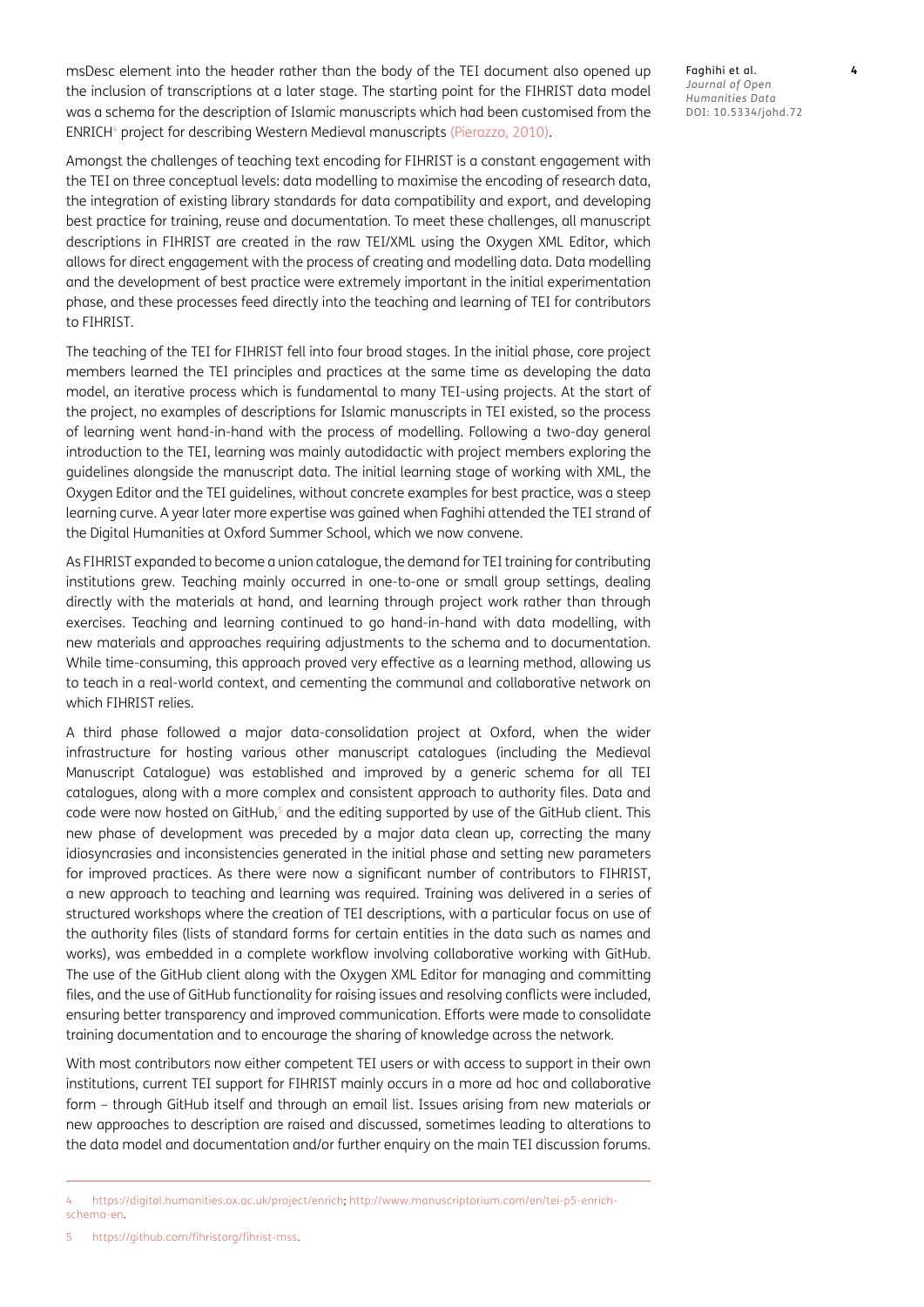In this sense, the constant interplay between the process of learning and data modelling in response to real-world challenges arising from both materials and research continues to enrich our approach to manuscript description. The results of these reiterative processes generate further content for training new contributors, nonetheless by creating explicit examples. Interpersonal teaching, however, remains key to ensuring new users acquire conceptual skills of converting traditional descriptions (or approaches to descriptions) into computer readable (TEI-) data, in accordance with an approved best practice. Moreover, the growing community of experienced users generates increased capacity for training, reflecting the collaborative and reiterative potential of TEI.

Our experience in teaching the TEI for FIHRIST has produced a number of general conclusions about learning TEI for manuscript description. While the TEI has a reputation for being difficult to learn, most elements and attributes (computer tokens) include natural language components, for example decoDesc for Decoration Description or history for history etc. and are intuitively understood or easily memorable. Certainly, in an English-speaking context, this proved to be a major advantage, especially when teaching students unfamiliar with coding or other mark-up languages. It was nevertheless essential to begin with an introduction to the rules governing XML, such as well formedness, nesting, the role of elements, attributes and values, and the functionality of the XML editor.

However, one of the complications of teaching TEI for manuscript description is that technical skills and a knowledge of XML are not all that is required. A combination of technical, language and subject skills is required to create descriptions, especially if creating descriptions from the object in hand, when expertise in manuscript studies including codicology together with knowledge of the language is essential. A background knowledge of skills and standards more commonly associated with libraries and archives is also important. One of the challenges of creating descriptive data for items held in research library catalogues, regardless of the prime objective to build an independent union catalogue, is to ensure data compatibility. In other words, we must bridge the gap between applied library standards for key components such as names, titles, transliteration, subject keywords and the idiosyncrasies of extant legacy data. One of the great benefits of the TEI is its inclusiveness, not only in scope through the extension of existing modules and adoption of new ones, but also in the capacity to incorporate existing standards. Thus, we were able to adhere to and include library standards for names, subjects, languages, and the other key components, and include identifiers and links to external authority files. As a result, an introduction to relevant standards is vital before proceeding to show how some of these are encoded within each manuscript record. An example familiar to most users was the application of the Library of Congress Subject Headings commonly used in UK and US libraries and beyond.

Adding provenance information to each record is a vital component of data credibility. As contributors are instructed to encode institutional information in the description of the electronic file nested under fileDesc, a mandatory component of msHeader, each individual is encouraged to encode their name and details of their contribution in a separate element in the revision description revisionDesc. In cases where the manuscript description is born digital or substantially enriched from legacy data, the contributors are taught to include their names in the source element of the manuscript description msDesc, where the intellectual content is directly credited to the person conducting the research. In our teaching, we point out the significance of data provenance in relation to data reuse and that by observing this practice, the name of the record creator will become an integral part of the provenance of both research and data.

An integral part of the new set up was the visibility and accessibility of all relevant data in GitHub. Cataloguers were now able to edit their data and contribute directly to the repository. With the transfer of data and the new practice of communication, a new workflow was introduced which required additional training. To compensate for the lack of a data-inputting tool, an XSLT conversion template was produced, which generated a HTML preview of the TEI document and proved very helpful for instant proofreading. As a result, teaching included not only the theory and practice of TEI and how to encode new aspects of manuscript descriptions, but also required training in using the various tools (GitHub client, XSLT conversion) in order to ensure that a consistent workflow was observed. As communication was also transferred to Faghihi et al. **5** *Journal of Open Humanities Data* DOI: 10.5334/johd.72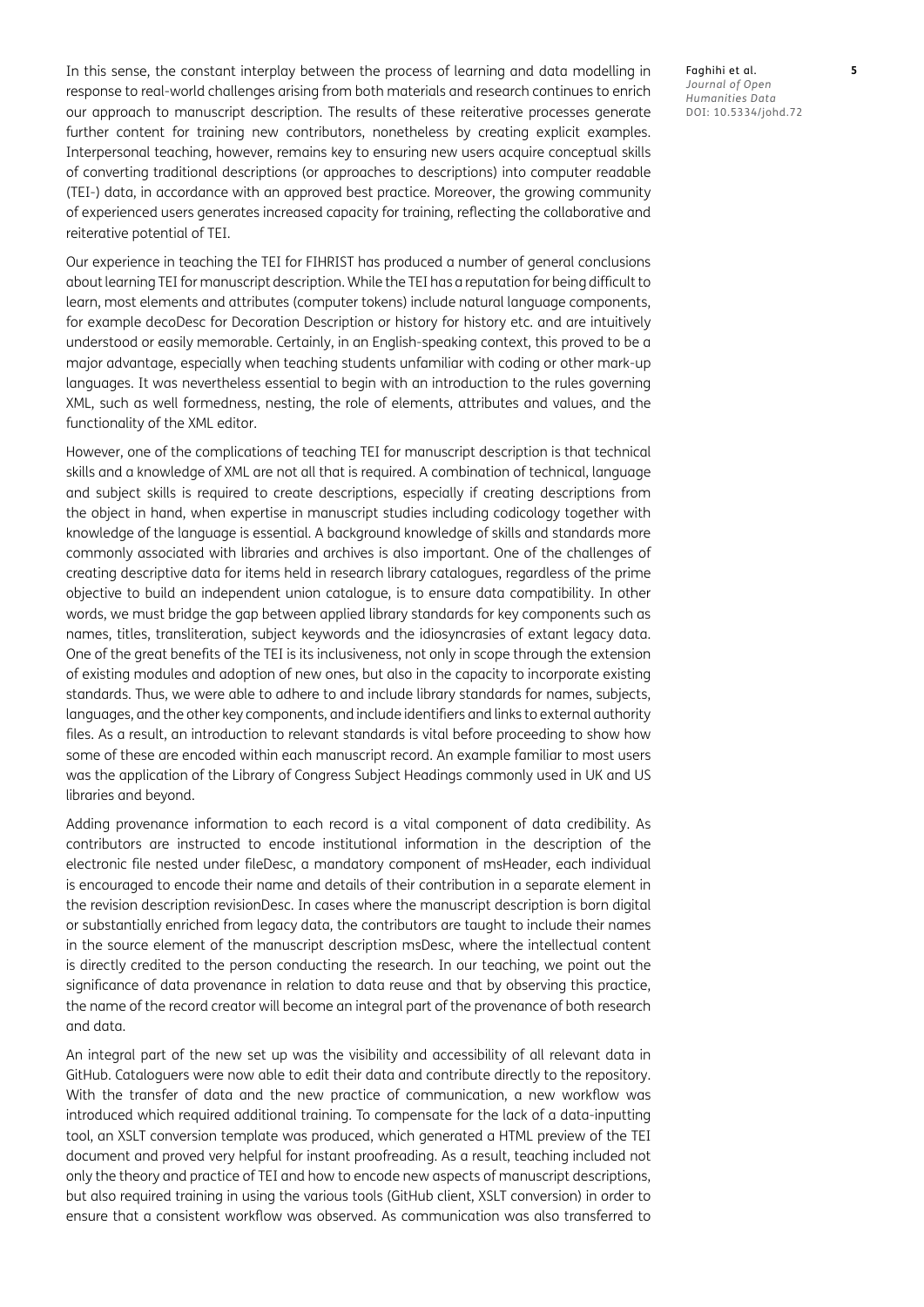GitHub, reducing the traffic on the mailing list, engagement with the tools became a core part of contributing to FIHRIST.

Faghihi et al. **6** *Journal of Open Humanities Data* DOI: 10.5334/johd.72

In conclusion, the TEI training for FIHRIST was and remains a hybrid approach. As with many Digital Humanities methods, a multitude of skills and experience is required to arrive at the successful creation of a manuscript description, and these must be taught in tandem with the technique of encoding itself. Teaching manuscript description in TEI is most effective if set in the context of a use case and adjusted to the skill set of the user. When working from legacy data with some prior experience in encoding, cataloguers often manage to become self-sufficient learners after an introductory session, relying on documentation and working by example with occasional support. However, when creating TEI records as the direct result of research conducted on the manuscript, training is an ongoing and iterative exercise. This approach of examining the manuscript in parallel with testing the boundaries of the TEI to encode the results has been a learning experience for both the teacher and the student, with benefits for the wider enterprise and for the TEI community as a whole.

#### **2. MEDIEVAL MANUSCRIPTS**

An important arena for teaching TEI in the Bodleian Libraries is as part of ongoing work on the manuscript catalogue, *Medieval Manuscripts in Oxford Libraries*. [6](#page-5-0) This is a union catalogue of Western medieval manuscripts in the Bodleian and a number of Oxford college libraries. It consists of manuscript descriptions and authority files encoded in TEI according to a projectspecific schema. As with FIHRIST, the catalogue data is stored in GitHub,<sup>7</sup> which also provides a relatively simple process for data submission and review. TEI editing is carried out using the Oxygen editor,<sup>8</sup> for which the University of Oxford has an institutional licence.

Training typically takes place as part of specific projects for catalogue enhancement hosted both by the Bodleian and by individual Oxford colleges. These have focussed on retroconversion of existing printed catalogues and on the enhancement of catalogue records for manuscripts about to be digitised. Retroconversion projects have been led by Merton, Exeter and St John's colleges; the main recent digitization project has been Manuscripts from German-Speaking Lands.<sup>9</sup> The project officers are typically archivists or librarians at an early stage in their careers who have domain expertise in medieval manuscripts and cataloguing but do not have extensive pre-existing experience with TEI or markup. Training is provided by staff at the Bodleian and aims principally to enable the project officers to fulfil the requirements of the particular project. It is, nevertheless, the aim of the Bodleian Libraries and colleges that project officers should receive a good grounding in XML and TEI as a transferable skill and part of their professional development.

Most project officers are not familiar with Oxygen or GitHub and require initial training in the use of these interfaces, which is provided via a combination of written documentation and oneto-one training. Initial training in TEI encoding itself covers the essentials of XML (elements, attributes, well-formedness, the schema) and the broad structure of the TEI msDesc module. This is again provided on a one-to-one basis with intentionally high-level documentation.<sup>10</sup> The full set of project encoding guidelines is made available for reference but no attempt is made in training to go through every eventuality it covers. Officers are usually then ready to begin independent encoding, usually working from a template pre-populated with basic metadata such as institution and collection details, bibliographical information on the printed catalogue in the case of retroconversion, and with key elements of the msDesc module in place (two similar templates are available in the msDesc repository, one for manuscripts of a single codicological unit and one for multi-unit manuscripts). They are encouraged to raise questions via email and their work is reviewed particularly thoroughly for the first few weeks. After review (usually via GitHub) the contributions are merged into the master branch and indexed for display on

<span id="page-5-0"></span><sup>6</sup> <https://medieval.bodleian.ox.ac.uk/>.

<span id="page-5-1"></span><sup>7</sup> [https://github.com/bodleian/medieval-mss.](https://github.com/bodleian/medieval-mss)

<span id="page-5-2"></span><sup>8</sup> [https://www.oxygenxml.com/.](https://www.oxygenxml.com/)

<span id="page-5-3"></span><sup>9</sup> <https://hab.bodleian.ox.ac.uk/>.

<span id="page-5-4"></span><sup>10</sup> [https://github.com/msDesc/medieval/blob/master/quick-start.md.](https://github.com/msDesc/medieval/blob/master/quick-start.md)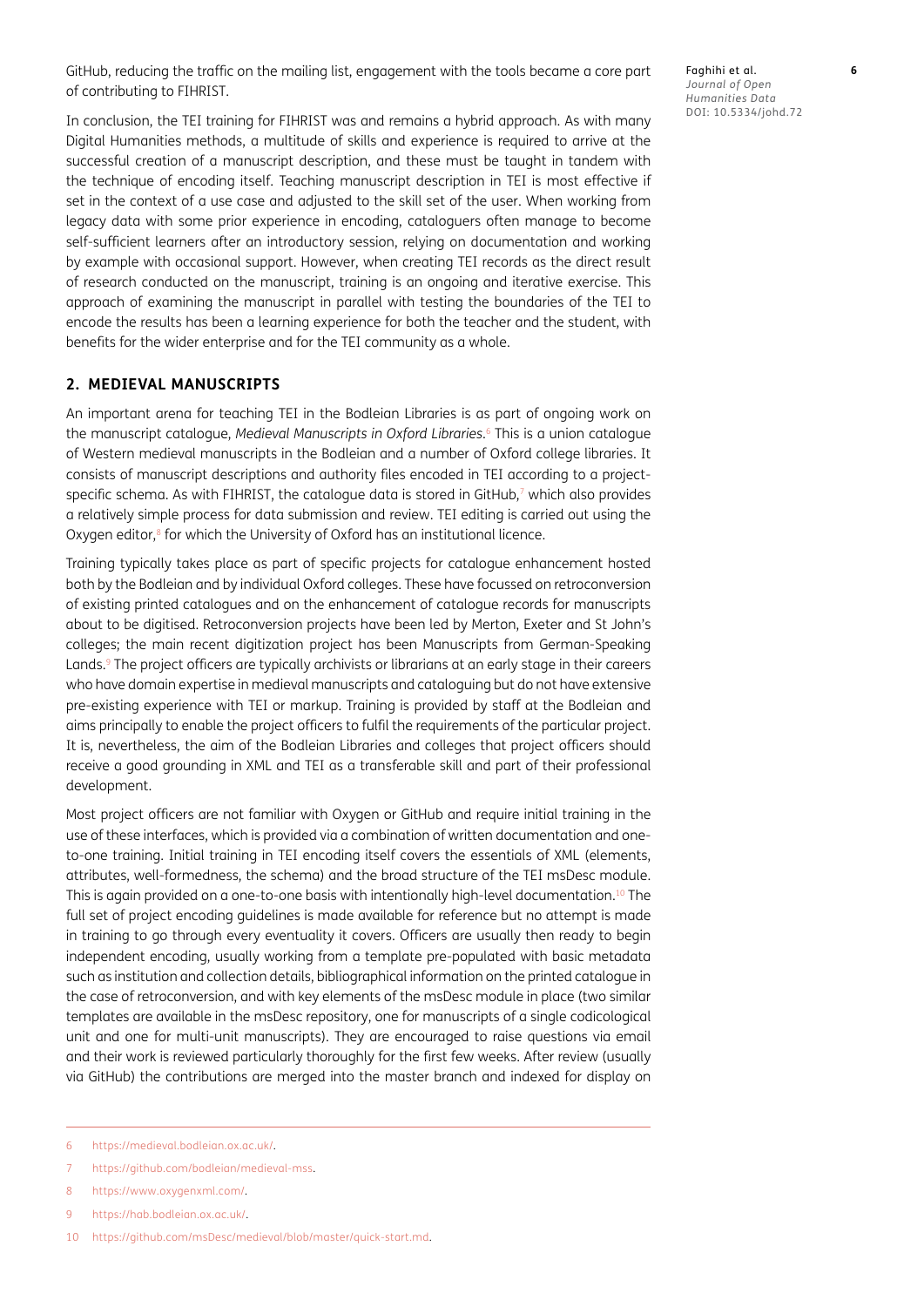the project website. The web interface is updated weekly and officers are able to explore their records in the context of the whole catalogue.

It is difficult to generalise about the aspects of encoding that new officers find challenging. One area that often requires particular attention, however, is the transcription of text from manuscripts ('representation of primary sources' in the TEI guidelines). This is an area where the original TEI guidelines can seem particularly complex, for example in the variety of potential solutions for encoding abbreviations, and where care needs to be taken in the use of distinct but related elements such as damage, gap and supplied to correctly encode missing or damaged text. The somewhat simplified project guidelines can still be confusing at first.

It must be emphasised, however, despite the existence of detailed project guidelines, that project officers are not simply passive encoders. Due to the variations in scholarly practice in the description of manuscripts, the encoding of a manuscript description or the retroconversion of a printed manuscript catalogue will often raise issues that have not yet been addressed in the project guidelines, or to which better solutions may emerge. The project guidelines are regularly updated, and officers thereby gain a sense of the TEI as an evolving community of practice rather than a fossilised collection of rules.

Teaching TEI in the context of a single active project has several advantages. It undoubtedly simplifies the training process. Half a day's one-on-one training is typically sufficient for a project officer to begin independent encoding. Contributing to an active project is, in addition, motivating. Seeing their work publicly available, and seeing how their encoding enables search and browse functionality, is a powerful incentive for the effort spent in encoding. To a significant extent officers learn by doing, but they do so in the context of a detailed project schema which provides immediate feedback for most encoding errors. They are also shown how to use an XSLT transformation within Oxygen to generate an HTML preview of a catalogue entry. Experience shows that this is essential for proofreading and for understanding the relationship between markup and the final display of the record.

Teaching TEI in this way does mean that project officers become familiar in detail with only a part of the TEI; indeed, they are working with reference to project guidelines rather than the TEI P5 guidelines. Are they indeed 'learning TEI' in the fullest sense? We would argue that they are. 'Learning TEI' rarely, if ever, means learning *all* the TEI; more usually it means learning what is relevant in a particular context, while, ideally, gaining a sense of other contexts in which TEI is used, ideally, learning that the TEI can (and should) be customised, and learning that the guidelines change and evolve. In addition to the manuscript description module, officers do also become familiar with several other aspects of TEI: the header; the modules for names, dates, people and places; certainty, precision and responsibility; and with the representation of primary sources (since almost all cataloguing involves transcriptions of text from manuscripts). Through a close focus on one particular aspect of TEI officers leave with a solid grounding in 'the TEI' more generally which can be taken on to other projects.

#### **3. DAVID JONES**

In June and July 2021, Jones and Faghihi co-convened two week-long workshops which taught text encoding and the TEI through the work of the poet and artist David Jones (1895–1974). Both were hybrid workshops with the instructors physically present (with access to the material archive), and participants joining online. Both were co-taught by DH practitioners and literary scholars – Faghhi and Jones from a DH background and Laura McKormick Kilbride, Tom Berenato and Anna Svensden on the literary studies side. Each was successful in ways that were interesting and new to all involved – participants and teachers, literary scholars and DH practitioners. In this section, we will describe the organisation of the workshops, and what they taught us about learning and applying text encoding and the TEI in a tightly-focussed research context based on a limited corpus of material.

The first workshop, sponsored by the Cambridge Humanities Research Grants scheme and organised through Cambridge Digital Humanities, was held in Cambridge and concentrated on Jones's correspondence with Jim Ede, the owner and curator of the Cambridge art gallery called Kettle's Yard. There were 20 participants from a variety of backgrounds (students, researchers, librarians, archivists), and while there was no requirement for any knowledge or experience

Faghihi et al. **7** *Journal of Open Humanities Data* DOI: 10.5334/johd.72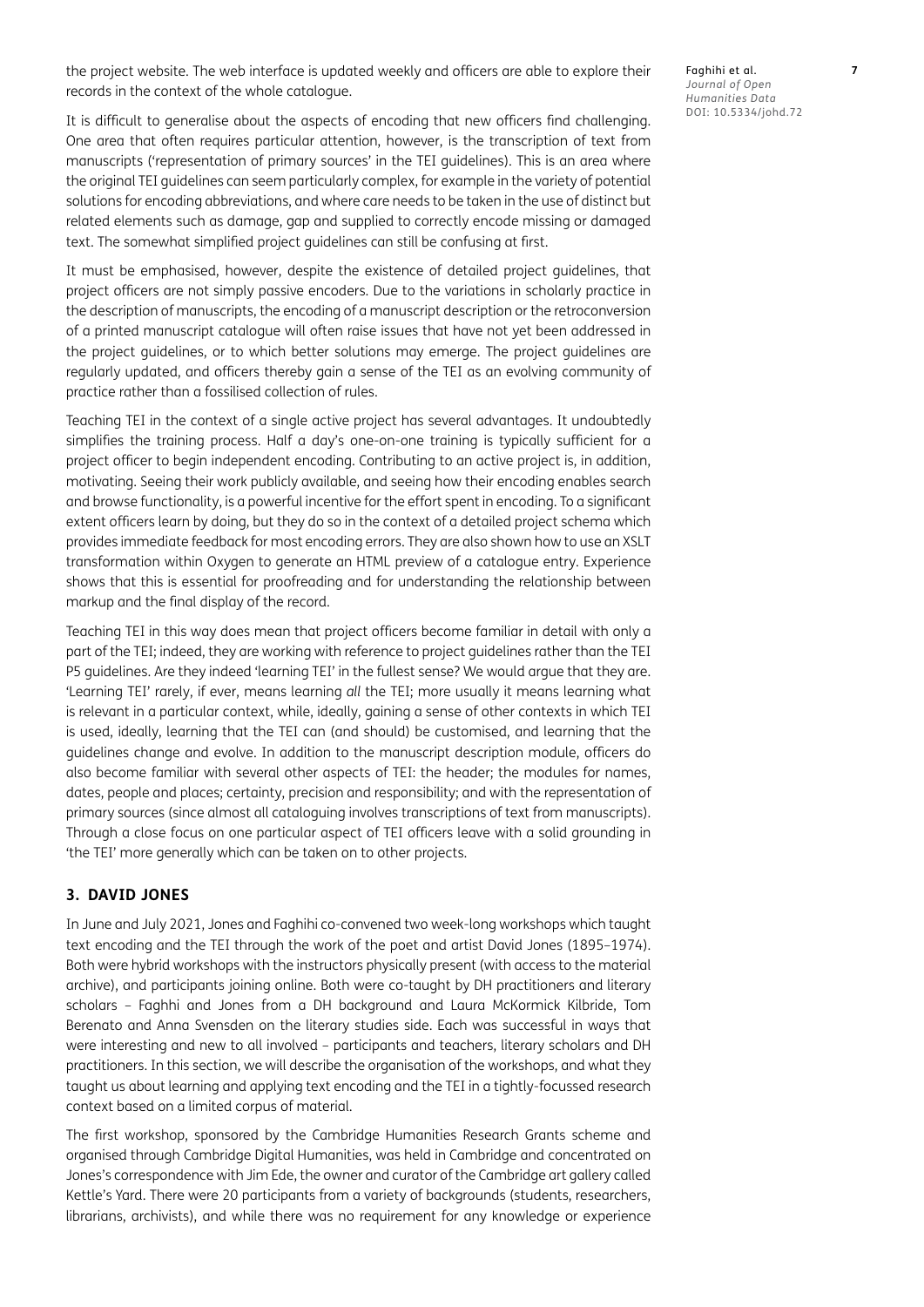of text encoding or the TEI, there was an approximate 50-50 split between those from a DH background and those who approached the workshop through an interest in David Jones. In preparation for the workshop, Jones's correspondence with Ede had been digitised, high resolution images made available on Cambridge Digital Library, and course materials uploaded to a CDH Moodle site. The week-long workshop began on Monday morning with a virtual tour of Kettle's Yard, followed by a session on Jones and his work. In the afternoon, we embarked on an intense three-hour introduction to text encoding and the TEI which left participants and teachers alike a little exhausted. Then each participant was assigned two letters, and given outline TEI records to work with, and unleashed on the business of text encoding.

For the following three days, participants were expected to work semi-independently. There were two hour-long drop-in sessions each day (one technical, one on Jones and his work – though in practice these boundaries blurred), and participants had access to an online forum to discuss issues and to access course materials for reference and support. Completed work was submitted on Thursday afternoon and uploaded to the Digital Library test site for a public event on the Friday afternoon. This broader event showcased Jones and his work, the physical archive, the workshop itself, and the published outputs.

The second workshop followed a very similar format, though we adjusted the schedule to spread the intense TEI learning over the first two days. This was followed by independent working and drop-in sessions, and finished with a public event and the publication of the workshop's outputs. For this workshop, the focus was on a single draft of an unpublished poem *The Book of Balaam's Ass* from the collections of the National Library of Wales – an abandoned manuscript, fragments of which appear in Jones' final book, *The Sleeping Lord* (1974) [\(Berenato, 2021](#page-12-2)). The draft was divided up into manageable chunks, and each participant was allocated five pages to encode. The participants for this workshop were heavily skewed towards literary scholarship, being mainly researchers with existing expertise in Jones and his work. Again, the physical archive was an important part of the introductory sessions and the public event, with Jones's *Cara Wallia Derelicta* serving as the backdrop on both days.

The workshops were very successful, not just in terms of the learning and material outputs but also in the creation of a sense of community and a strong group dynamic – something which we did not necessarily expect in the hybrid format. We learned some significant things about text encoding, the TEI, and what it means to teach them.

The first point that emerged was the role of text encoding not just as a route to publication or analysis, but as a form of close reading. As Kate Singer points out '… encoding—and teaching encoding—might be a valuable pedagogical tool, to enhance 'close reading' and, additionally, to refocus reading as method of evaluative labeling, categorization, and selection of discrete bits of text' [\(Singer, 2013](#page-13-6)). The focus on a discrete set of materials, the co-teaching of the workshops by experts in the material alongside DH practitioners, and the sense that the workshop would produce real published outputs (rather than just exercises) meant that we were teaching text encoding more as a framework for the exploration of the text than as a technical standard. The application of the TEI brought about new insights into Jones's work and his working process – for instance in the classification of his editorial symbols -- in the attempt to identify and order different acts of writing, and in the movement from prose to poetry in the text. Participants and teachers alike were surprised at the extent to which text encoding generated new perspectives on material which some of them had been studying for many years.

The second point was the success of the hybrid format in generating the collaborative community approach that is fundamental to the TEI. This was facilitated by the mixture of literary scholars and DH practitioners in the teaching team – providing an immediate example of interdisciplinary collaboration. Also significant was the idea that the workshop was not a series of exercises, but a process which would produce useful and published outputs which would be of concrete benefit to Jones studies. Working collaboratively on something real fostered a strong communal and collaborative spirit. The emphasis on drop-in sessions rather than formal taught sessions also helped to generate a sense of everyone working together – in particular, the very lively sessions where the group attempted to decipher Jones's handwriting. The comparatively low contact time did not seem to hinder the participants, who made effective use of the Moodle forum to work collaboratively in a hybrid space. We learned from Faghihi et al. **8** *Journal of Open Humanities Data* DOI: 10.5334/johd.72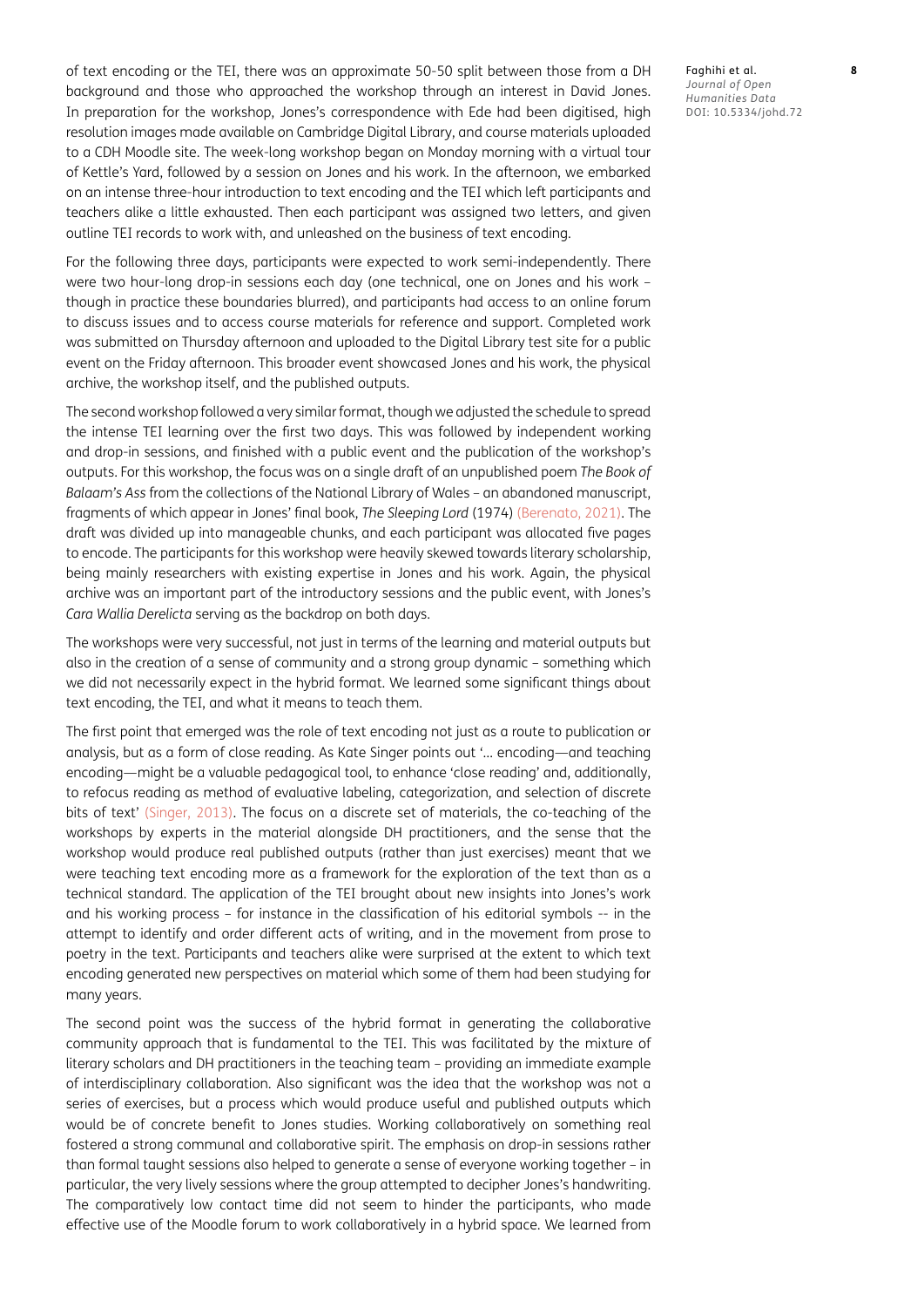the intense and rather exhausting TEI introductory session on the first day of the first workshop, and spread these sessions out over two days for the second.

The third point was the framing of text encoding as an approach or methodology independent of its particular manifestation in the TEI. Participants and teachers quickly moved to the position of text encoding as a way of thinking about texts – and an approach which could be adopted usefully as a thought experiment as well as in its practical application. As one of the workshop participants said, for gaining a deeper understanding it would be worth encoding a text even if you immediately threw the results of your efforts away.

Finally, the most surprising element of both workshops was how participants with little or no knowledge of text encoding or the TEI on Monday were able to produce TEI documents fit for publication (with some editing) by the end of Thursday. When planning the workshops we felt it was important to put forward the idea of publishing the outputs as a challenge, but were concerned that we were being too ambitious. As Fukushima and Bourrier point out '… it is much easier to give a student a  $B<sup>+</sup>$  on a paper that shows effort and promise than it is to send back multiple TEI letters that show effort and promise but must be perfect for publication' [\(Fukushima and Bourrier, 2019\)](#page-13-7). We are not entirely sure why the participants were able to pick the TEI up so quickly, but we think it has something to do with directly engaging with the texts and materials at a very early stage in the learning process, with the emphasis on independent working in a collaborative framework, and with the fact that real work was being produced rather than merely practice exercises. Concentrating on specific texts and materials allowed us to focus on a relevant subset of the TEI in a way which effectively reproduced use of the TEI in real project workflows. Equally encouraging was the number of participants who expressed an interest in continuing to work on the materials after the workshops had finished.

Apostolo, Börner and Hechtl (2019) write persuasively about the challenges of teaching using real materials rather than practice examples and the need for specialist knowledge and the sometimes daunting and complex nature of archival materials. However, in our experience, the use of real material in the context of a live project, working in a collaborative environment and with access to subject specialists, is the fastest route to arriving at their concept of the aim of a genetic edition, which is '… understand[ing] what might have happened in the author's mind while he or she was writing' (Apostolo, Börner, & Hechtl, 2019). It was this feeling of close engagement with the author and the writing process which provided the main inspiration for fast and effective learning of the TEI.

#### **4. DIGITAL HUMANITIES AT OXFORD SUMMER SCHOOL TEI STRAND**

All the authors of this article have a long and varied history of engagement with the TEI strand of the Digital Humanities at Oxford Summer School (for a comparative case study of the development of the Summer School see [Cummings, 2019b](#page-12-3)). Jones attended as a learner in 2009, when it was still the TEI Summer School, and in the same year, Faghihi presented FIHRIST (then in its infancy) as a test case. Faghihi herself attended as a learner in 2011, and Jones and Holford have each at different times run the manuscript description session of the strand. In 2019 the three of us took over as co-convenors of the strand, running one in-person Summer School in 2019 over five days before COVID brought two cut-down online versions in 2020 (one hour) and 2021 (three hours).

The main challenge of the Summer School lies in the cohort, which consists of around thirty participants from a variety of backgrounds (research, libraries and archives being the most common), a variety of disciplines, and with varying levels of technical experience. Some come with a general interest in the TEI, and others have very specific projects or activities in mind. The course is currently filled on a first-come-first-served basis with no prerequisites or selection criteria, meaning that we have to assume that everything needs to be taught from scratch. Furthermore, to provide a useful foundation the course needs to cover not only encoding but also analysis, publication and schema consolidation. In this context, even the full week of the in-person event does not seem like a very long time to get to grips with the TEI.

Our first consideration when we took over the running of the strand was to establish what we could realistically hope to achieve given the nature of the cohort and the timeframe. We wanted to make a distinction between text encoding as an activity and the TEI as a way of doing text Faghihi et al. **9** *Journal of Open Humanities Data* DOI: 10.5334/johd.72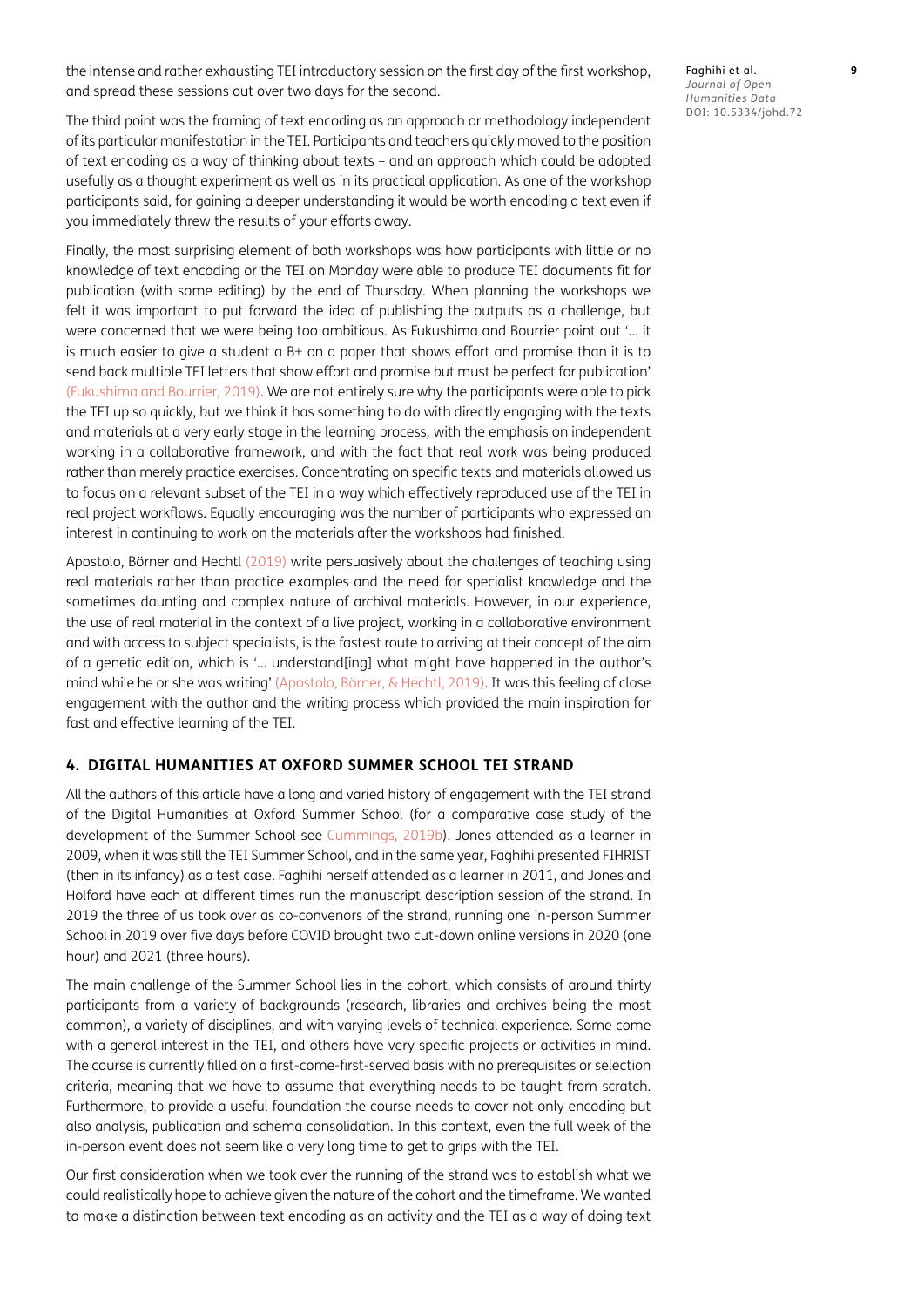encoding. We wanted to concentrate on outcomes that made sense to learners: description, transcription, publication and analysis. We wanted to give them enough technical background to make them self-sufficient learners of the TEI without getting too bogged down in the code. We wanted to introduce the TEI as a living community of practice and practitioners of text encoding. In addition, more than anything else, we wanted to show how text encoding and the TEI could be relevant (and transformational) to the ideas and projects of the participants.

Starting with the in-person event in 2019, first we asked group members about their interests and ambitions for the course in order to illustrate the diversity of the field, and to help us to make the content more relevant. Our first exercise was to encode physically a passage of text using marker pens. Our aim here was to engage with text encoding as an activity outside of any particular technology or standard – a process Victor Del Hierro takes to its logical conclusion in writing out TEI tags in biro onto a physical copy of a poem (Ives et al., [2013\)](#page-13-8). We also wanted to reassure the less technically experienced members of the group that the main principles of the course – the *point* of text encoding – would be still relevant to them even if they struggled to get up to speed with some of the encoding itself.

We then embarked on a crash course in XML and an introduction to the TEI guidelines, emphasising how the modular nature of the TEI reflects the many different activities for which it has been used. For the practical elements of the sessions, we recommended the Oxygen XML Editor, which has specific support for TEI and is the most commonly used editor for text encoding. Oxygen is licensed software, and while many participants took advantage of the 30 day free trial for the duration of the School, those who wished to pursue text encoding would have to pay or take advantage of institutional licences. Participants were free to use opensource alternatives, such as the one explored by Mike Hawkins in his *Text and Pointy Brackets* blog [\(Hawkins, 2020](#page-13-9)), but with the proviso that we would not be able to provide technical support.

The middle three days of the course concentrated on core parts of the TEI: description, transcription and the use of the correspDesc module. As well as a workshop covering practical aspects, on each day we invited a guest speaker who was actively involved in a relevant project to give a concrete idea of what it is like to work with the TEI in a real-life environment and to convey the sense of the TEI as a community of practitioners. Given our own research backgrounds, the course was inevitably slightly skewed towards manuscript studies. On the final day, we covered schemas and the customisation of the TEI for the needs of specific projects, and touched on XSLT and on routes to publication.

The two online workshops in 2020 and 2021 were more limited in their ambitions. Here we could only really hope to give a sense of what the TEI is and why people might want to use it. We altered our approach from 2020 where we gave three one-hour workshops to 2021 where we gave a larger, single, three-hour workshop which seemed to work much more effectively and allowed participants to complete exercises and gave time for discussion of their experience. The major piece of feedback from these sessions was that even online it was much easier to engage with concrete examples than with theory.

What can we learn from these experiences? First, that teaching the TEI in a general context with a mixed cohort is much more challenging than teaching in a specific research context. People learn best when presented with concrete examples which are relevant to them, and it is difficult to do this with a large group with varied interests. Concentrating on three core areas seemed an effective approach, but it might be that a wider variety of examples would be helpful for future sessions. Varying levels of technical expertise were somewhat challenging, but the group quickly became quite self-supporting, with more experienced members helping those who were struggling.

Perhaps the most successful aspect of the in-person course was the presentation of the TEI as a community, and the development of a community in the cohort itself. This was greatly helped by the presence of the invited speakers, many of whom stayed beyond their sessions to join in and help out. There was a real sense of communal learning, with participants working together and discussing approaches and ideas. We even had people dropping in from other strands of the Summer School, leading to interesting interdisciplinary discussions and crossconnections with other areas of DH. Our efforts to relate the TEI to the ideas and ambitions of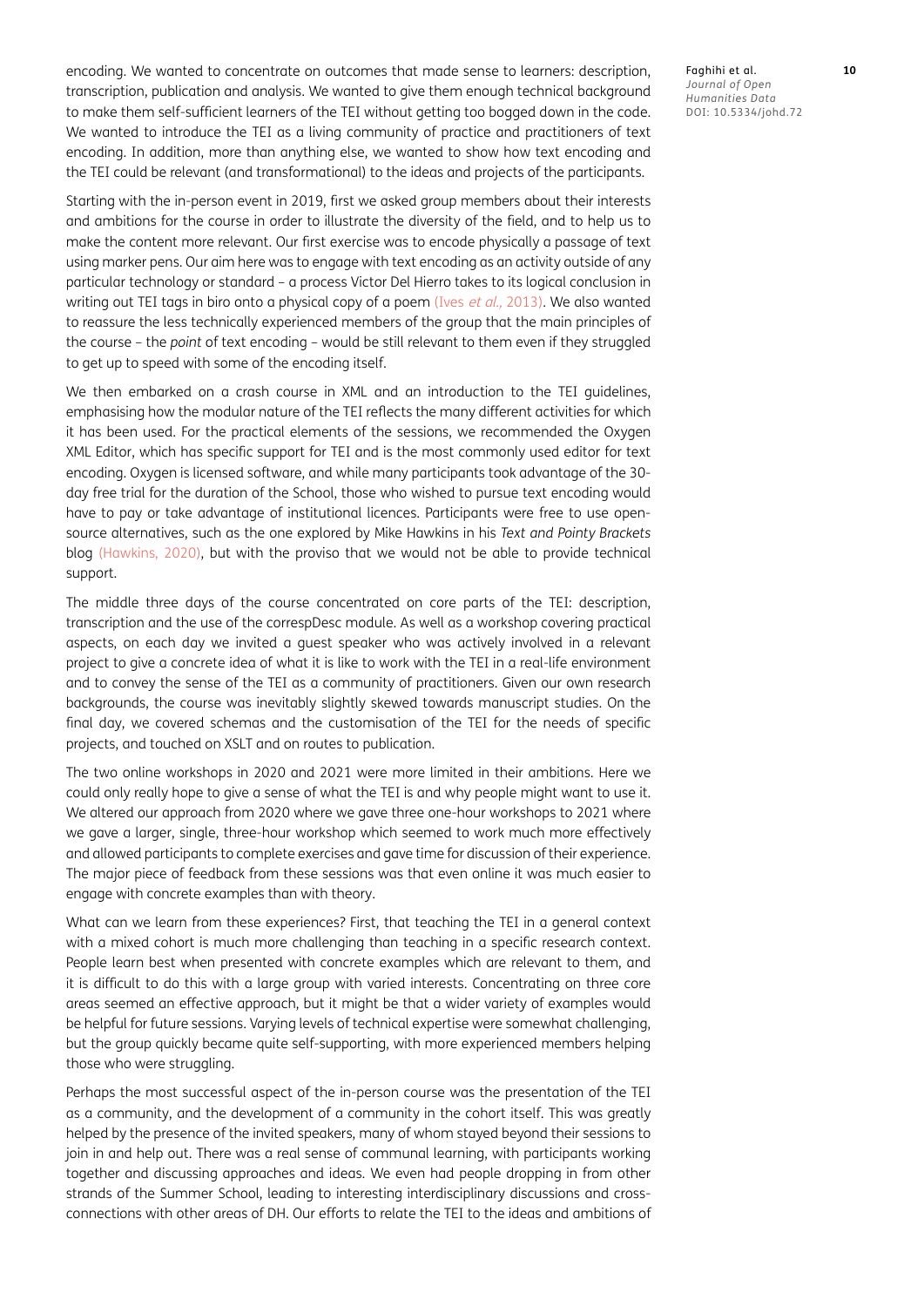the group seemed successful, and a number of participants contacted us after the course for help with setting up projects (The David Jones Digital Archive, the Mary Hamilton Papers and the Correspondence of Giacomo Leopardi are three examples of this).

The most challenging areas were the sessions on customising the TEI through the schema and routes to publication. Each of these areas would probably have benefited from being introduced earlier in the week, and particularly the session on schema customisation, which is essential to the use of the TEI in specific contexts. Publication and analysis might have been better presented as a theme throughout the week rather than a separate session, covering some commonly used tools and scripts in the context of specific use cases.

#### **CONCLUSION**

What can we conclude about good ways of teaching the TEI in a general context? This is a question that will come into focus very soon in our own institutions with both Cambridge and Oxford launching digital humanities Masters courses in 2022/23, in which text encoding and the TEI will be key components. The most common profile of an attendee at a TEI course or workshop is someone who has heard of the TEI in some kind of general sense, and who thinks it may be useful to them either in their specific institutional or research context or as a valuable skill. When they actually encounter TEI, they often have that feeling peculiar to technical training that everything should be possible on a conceptual level, but is completely impossible on a practical basis. What can we do to allow them to understand what the TEI is, what it does, and also give them a route to using it?

An important starting point is to distinguish between text encoding as an activity, XML as a data standard and the TEI as a standard for text encoding; these are three things that are often merged in an unhelpful way in the minds of learners. By looking at the practice of text encoding as distinct from its expression in XML and/or TEI, we can talk more clearly about how and why it is used – as a route to publication, as the basis for analysis, and as a framework for engaging with the text – before embarking on the more technical, and possibly more challenging, parts of the training.

A basic understanding of XML is certainly fundamental to getting going with the TEI – and it is helpful if it is introduced generally as a data format in which text encoding can be done (rather than only in the context of its use by the TEI). Going through the building blocks of XML – elements, attributes, comments, namespaces, hierarchy and schemas – grounds learners in the actual work of text encoding, and reduces the uncertainty which some experience when confronted with a forest of angle brackets. Just as important is the concept of XML files as text files like any other, readable both by machines and by humans, which reside in directories (also known as folder) on your computer and do not rely on any particular software to edit them or maintain them. This addresses an unhelpful merging between the concepts of file, editor and interface. We often come across the misapprehension that the XML file is somehow 'in' the editing software or 'in' the platform. In this context, a general introduction to the basic concepts of directories and files, and how they interact with software would be a useful addition to the preliminary materials.

In addition to emphasising the sustainability and portability of XML files, one of the most important points for learners is that the process of text encoding happens immediately in front of them and in a space they can understand and control rather than in some other space such as the web, the cloud, a piece of software, or a database. It is very helpful for learners to conceive of their outputs as a distinct dataset with multiple uses, separate from the interfaces which present it, the tools which analyse it, or the software which edits it. The privileging of display over other uses is a particular problem, as Turska, Cumming and Rahtz point out – 'in digital editions the encoded texts themselves are the most important long-term outcome of the project, while their initial presentation within a particular application should be considered only a single perspective on the data' [\(Turska, Cummings, & Rahtz, 2017](#page-13-10)). Focussing on outputs as a dataset rather than simply a source of presentation addresses one of the major general obstacles in teaching digital technologies, which is that learners can see the point and grasp the principles, but find it difficult to grasp 'where' it is all happening.

Faghihi et al. **11** *Journal of Open Humanities Data* DOI: 10.5334/johd.72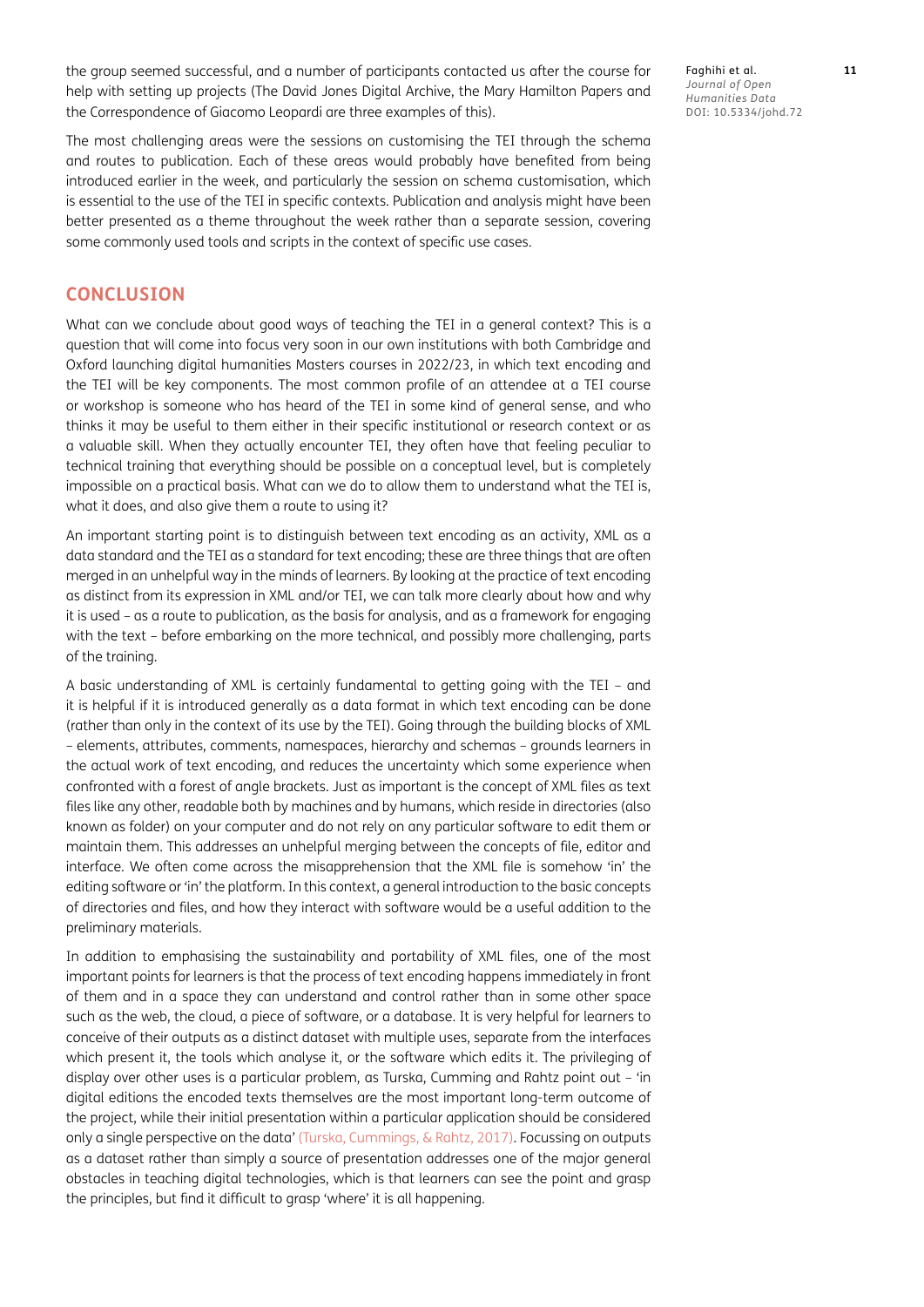In this context, the TEI can be introduced as a framework or standard for text encoding, which (currently) is expressed in XML, and which has outputs which might be used in multiple ways. On a practical level, the large scope of TEI is best engaged with through the specific activities it has been used for – firstly through the modules, which give a good general overview of the current coverage of the TEI, and secondly through existing projects. Sessions led by TEI practitioners who are currently engaged in work covering core areas of TEI (such as digital editions, correspondence, and manuscript description) are a very good way for learners to get a feel for what is possible, and also to engage with the TEI as both an implementable standard and as a community of practice. The guest speaker sessions at the 2019 Summer School were particularly well received, with students able to relate their own ideas and ambitions to concrete examples. Here, issues such as schemas and the customisation of the TEI for the specific needs of projects, and the benefits of working directly with the XML against the efficiencies of editing tools arise naturally in a real-world context which makes sense to the learner.

Our experience with the Summer School tells us that a focus on the concrete outputs of text encoding – sustainable and interoperable datasets for analysis and publication – needs to be present throughout the learning process in order to give context to the sometimes detailed and repetitive activities needed to get to grips with the TEI. Many of the responses to Stella Dee's survey of teachers and learners of the TEI can be summed up as 'Now I have my TEI document, what can I do with it?' ([Dee 2014\)](#page-12-4), with the primary assumed purpose being publication on the web. This naturally leads to the question 'Why go through all these pains, when you can save your text as HTML or PDF and put them on the Internet and Google will find them?'. In order to make sense of the TEI we need to be constantly referring back to the *why* as well as the *how*, with an emphasis on TEI files as a dataset as well as a source for publication.

An emphasis on outputs also puts some key features and challenges of the TEI in context. One of the most common complaints about the TEI is that there are multiple ways of doing the same thing. This can be particularly confusing for learners from a library or archives background who are used to highly prescriptive standards such as the AACR2 cataloguing rules and Encoded Archival Description (EAD) – though it should be pointed out that that even here there are considerable variations in practice. Learners should be aware that the multiple approaches enabled by TEI reflect multiple needs, and that the subjective nature of text encoding makes sense in the context of a strong (and iterative) tie between encoding methods and research questions and their outputs. This helps learners to make sense of encoding with the TEI as a developing framework for exploration rather than the implementation of a set standard.

On a more conceptual level, a fundamental point to communicate is the TEI as a community of practice and practitioners. Our experience is that this can happen at a micro level within the group, where participants start to communally explore the possibilities offered by the TEI in response to research questions, and at a macro level as participants realise that the TEI is something they themselves can engage with and contribute to. One example is the long history of the TEI trying to reflect their community's views on sex, gender, and gender identity.<sup>[11](#page-11-0)</sup> The concept of the TEI as a repository and record of practice in text-based Digital Humanities work is something which makes particular sense to researchers, who see an opportunity to make a methodological as well as a scholarly contribution to the field.

One of the most important conclusions to emerge from our experience in teaching the TEI is that the actual process of text encoding is in itself probably the most important output. The realisation that the act of encoding text has value in itself – as a method of deep reading, as a framework for engaging with the text, as a methodology for experimentation and interrogation – is the biggest 'eureka moment' that we see in learners. The TEI invites you to explore texts in the context of the approaches, methods, questions and idiosyncrasies of other scholars, and to contribute your own.

<span id="page-11-0"></span>Finally, a large factor in the success of workshops and training that take place in a specific research context is being able to do real work in the learning environment, rather than asking participants to complete practice exercises. The idea that the outputs of the learning process will be real and useful contributions to the field or project seems to be the major factor in people engaging quickly and effectively with the TEI in the learning environment, and persevering with Faghihi et al. **12** *Journal of Open Humanities Data* DOI: 10.5334/johd.72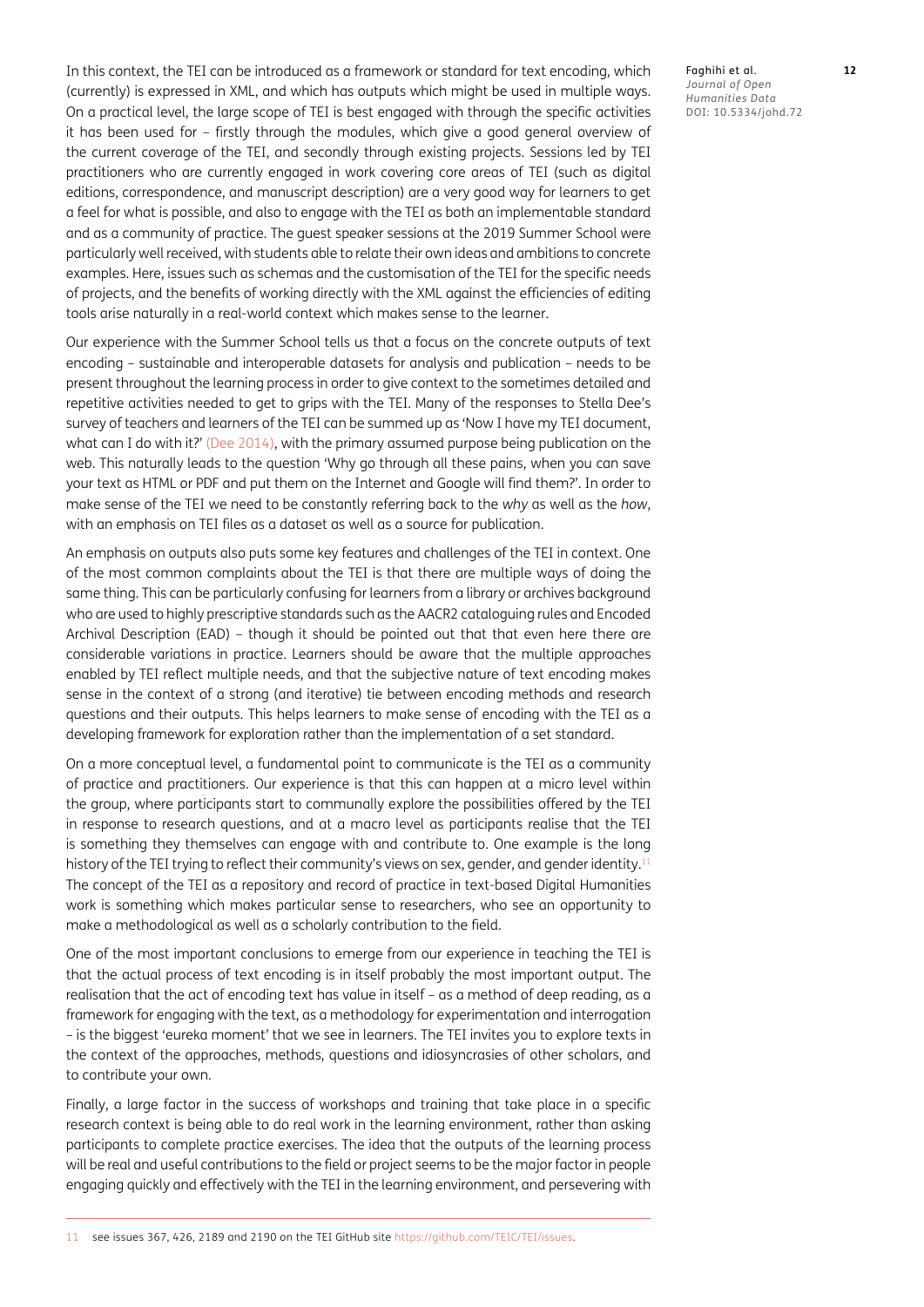the TEI after the end of the training. As Julia Flanders and colleagues noted, 'the ability to see their work realized as a readable edition was a crucial motivator for students in pushing through the process of learning and debugging their TEI/XML encoding' while at the same time being careful to 'to avoid creating orthodoxies in TEI encoding arising from display outcomes that appear authoritative' ([Flanders](#page-13-11) *et al.*, 2020). This approach generates a high level of motivation and cohesion within the group, with everyone pulling together to try to complete a real-world task within a time limit, and it provides a good example of what it's really like to work on a project. Tackling the kinds of problems thrown up by real-life materials demonstrates how text encoding can act as both a framework for discussion and exploration as well as a method for generating outputs.

This fundamental sense of working on something real is very difficult to replicate in a general context like the Summer School. It would be possible to ask people to come with examples from their own work, but then you would miss the communal and collaborative aspects of the work upon which all can engage at once. One solution would be to reframe the Summer School as a series of workshops which gave a general introduction to the TEI through a particular set of sample materials, which if carefully selected would allow us to cover the major themes and concepts while replicating some of the sense of deep engagement and excitement which comes from tackling real world problems. We look forward to discussing how this might work in our planning for future training in the TEI.

#### **COMPETING INTERESTS**

The authors have no competing interests to declare.

#### **AUTHOR INFORMATIONS**

Yasmin Faghihi: Conceptualization; Investigation; Methodology; Writing – original draft; Writing – review & editing

Matthew Holford: Conceptualization; Investigation; Methodology; Writing – original draft; Writing – review & editing

Huw Jones: Conceptualization; Investigation; Methodology; Writing – original draft; Writing – review & editing

#### <span id="page-12-0"></span>**AUTHOR AFFILIATIONS**

**YasminFaghihi D** [orcid.org/0000-0001-5556-168X](https://orcid.org/0000-0001-5556-168X) University Library, Cambridge, UK

**Matthew Holford** Bodleian Libraries, Oxford, UK **HuwJones D** [orcid.org/0000-0002-8533-9083](https://orcid.org/0000-0002-8533-9083) University Library, Cambridge, UK

#### **REFERENCES**

- **Allés-Torrent, S.,** & **Riande, G. D.** (2019). The Switchover: Teaching and Learning the Text Encoding Initiative in Spanish. *Journal of the Text Encoding Initiative*, *12*. DOI:<https://doi.org/10.4000/jtei.2994>
- **Apostolo, S., Börner, I.,** & **Hechtl, A.** (2019). Collaborative Encoding of Text Genesis: A Pedagogical Approach for Teaching Genetic Encoding with the TEI. *Journal of the Text Encoding Initiative, 12*. DOI: <https://doi.org/10.4000/jtei.2926>
- <span id="page-12-2"></span>**Berenato, T.** (2021). David Jones's 'Balaam business': The Poetics of Forgiveness after Passchendaele. In Feldman, M., Svendsen, A., & Tonning, E. (Eds.), *Historicizing Modernists: Approaches to 'Archivalism'* (pp. 153–172). London: Bloomsbury Academic. DOI: <https://doi.org/10.5040/9781350215078.ch-8>
- <span id="page-12-1"></span>**Cummings, J.** (2019a). A world of difference: Myths and misconceptions about the TEI. *Digital Scholarship in the Humanities*, *34*(Supplement 1), 58–79. DOI:<https://doi.org/10.1093/llc/fqy071>
- <span id="page-12-3"></span>**Cummings, J.** (2019b). Building DH training events. In Crompton et al. (Eds.) *Doing more Digital Humanities*. London: Routledge. DOI: <https://doi.org/10.4324/9780429353048-18>
- <span id="page-12-4"></span>**Dee, S.** (2014). Learning the TEI in a Digital Environment. *Journal of the Text Encoding Initiative, 7*. DOI: <https://doi.org/10.4000/jtei.968>

Faghihi et al. **13** *Journal of Open Humanities Data* DOI: 10.5334/johd.72